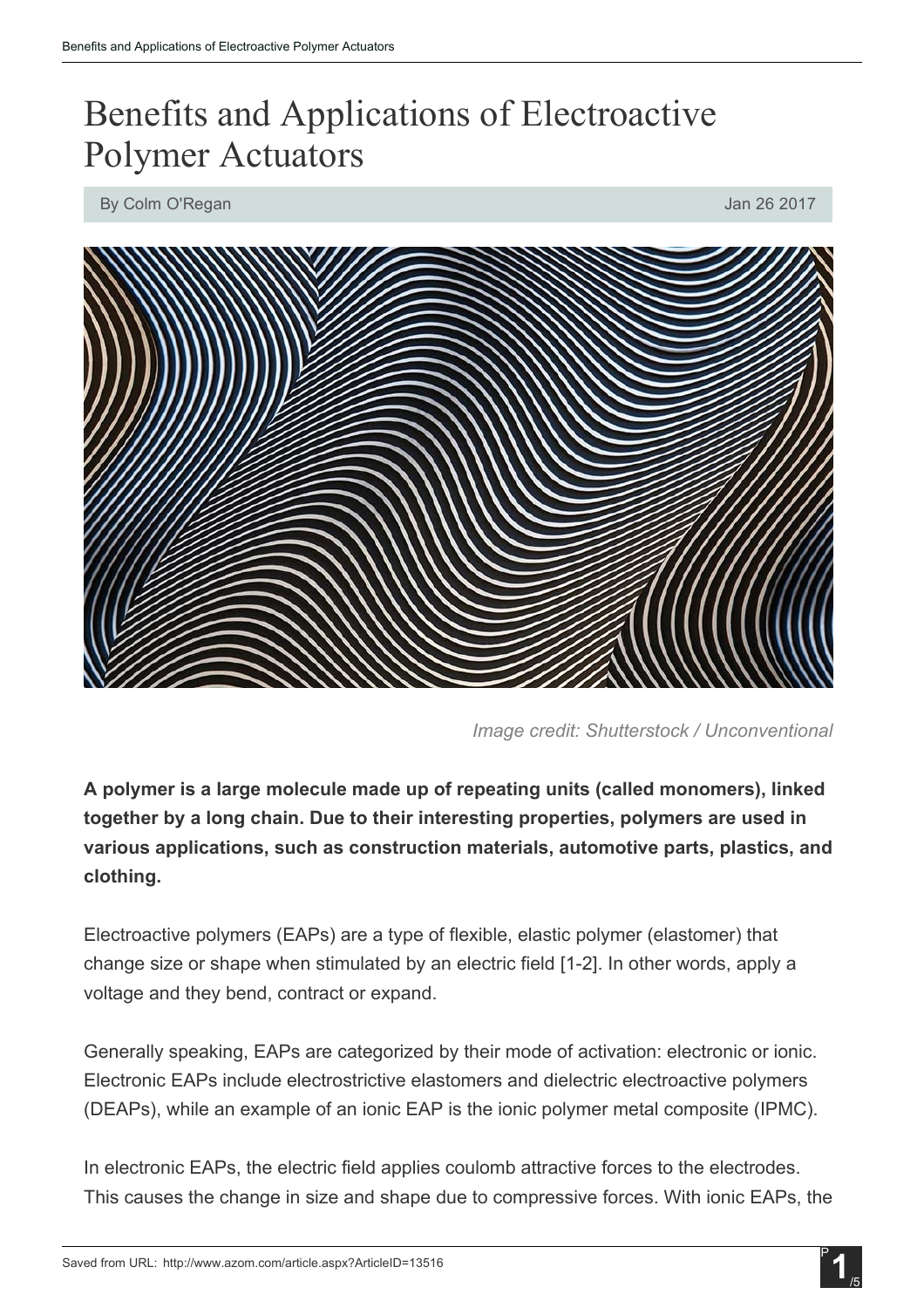mobility and diffusion of ions changes the shape [3].

EAP materials are especially suitable in actuators – components used to move or control mechanisms. For instance, one exciting type of ionic EAP is the ionic polymer metal composite (IPMC) [3]. These are promising because low voltages can be used to get large bending strains. An electric field is applied to one side of the polymer membrane, forcing ions over to this side. The membrane swells on this side only, causing the actuator to bend.

As an example, these actuators could then be used to move the aileron of an aircraft's wing, causing it to turn [4].



*EAP actuators could be used to replace heavy parts in aircraft wings. Image credit: Shutterstock / GuoZhongHua*

## Materials and Construction of Electroactive Polymers

Unlike the electroactive polymers of the past, the examples today are strong, robust and efficient. This is thanks to the materials used to develop them, and the breakthroughs in manufacturing methods. For instance, the aforementioned IPMCs can generate significant forces at low voltages.

Early versions were slow however, and could only survive a few voltage cycles because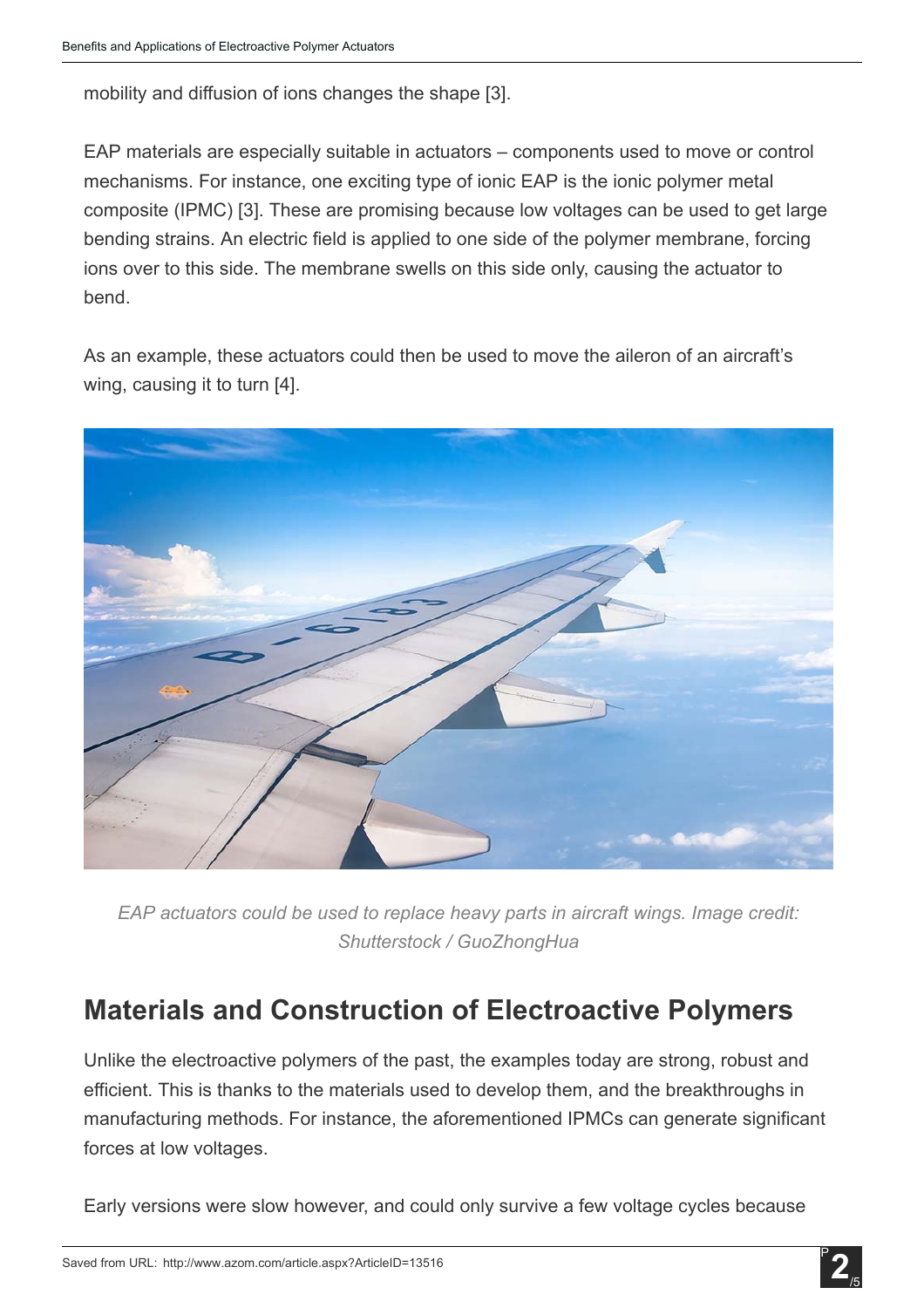chemical reactions broke down the polymer [5]. Advances in the field mean scientists and engineers can now make IPMCs with highly stable and conductive ionic liquid electrolytes, allowing ions to flow rapidly into robust fibers threaded through a hollow tube [5].

The materials and methods used to construct EAP actuators depend on the type of EAP in question. For IPMCs, two types of base polymer are generally used: Nafion®, such as that used by *Grau et al.*[4]*,* and Flemion®. The polymer membrane is plated on both sides with either Pt or Au electrodes. These noble metals provide the best electrical conductivity and electrochemical stability [6], and so are ideal for many applications. The membrane contains water as the solvent, and Na<sup>+</sup> or Li<sup>+</sup> cations balanced by fixed anionic groups in the polymer [3].

Grau *et al.* also used shadow masks purchased from Ossilla and organic thin film transistor materials (lisicon®SP400 and lisicon®M001) from EMD Performance Materials Group. They used 1-Butyl-3-methylimidazolium tetrafluoroborate (BMI-BF4) as their ionic liquid. A complete description of their method can be seen in reference [4] below. A general method for fabricating EAP membranes is given in reference [7].

In contrast, a typical dielectric electroactive polymer (DEAP) – a type of electronic EAP consists of a dielectric elastomer membrane placed between two electrodes. When an electric field is applied, the membrane compresses and stretches, causing the material to change shape [8].

## Benefits and Applications of EAPs

The benefits of IPMCs in particular are the large electromechanical bending at low voltages [9], and their soft, flexible structures. This allows them to mimic the motion of biological muscles, and be used in aqueous environments [10,11].

Typical benefits of DEAPs include low elastic stiffness and high dielectric constant, large deformations, large energy convention efficiencies, light weight and low noise [8].

Benefits can also vary depending on the materials and methods used, as well as the vendor. For instance, Parker Hannifin says their EAP technology offers several advantages when compared with traditional technology [12]. They quote ultralow power consumption, 10X additional battery life, silent operation and a stretchable polymer with up to 20% working strain for actuators.

On the other hand, Arkema develop specialty fluorinated EAPs (terpolymers), which have

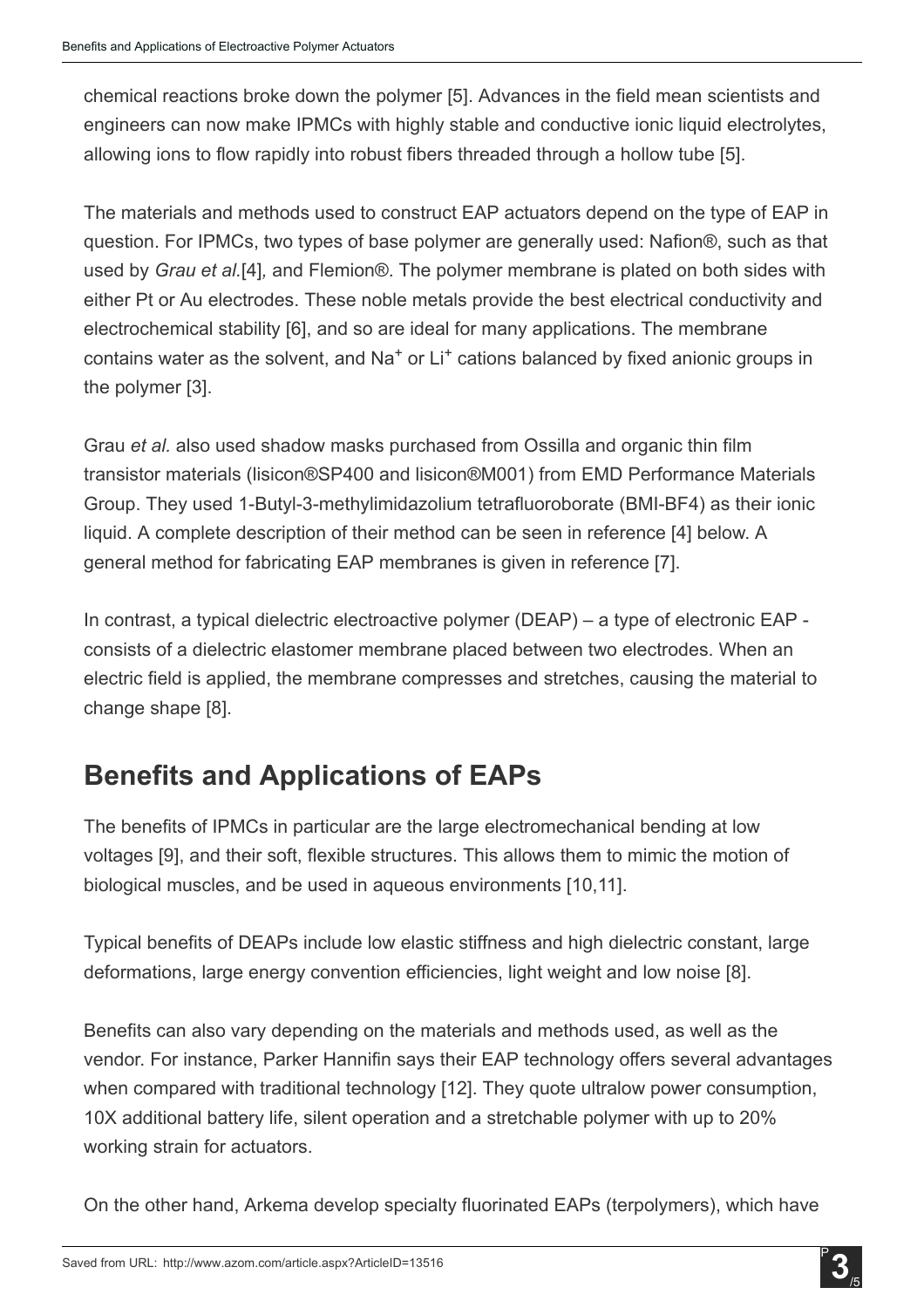the ability to store large amounts of energy and boast larger changes in size or shape [13]. Various companies manufacture EAPs [1], so be sure to do your research before selecting a vendor.

The applications of EAP actuators are numerous. They've received considerable attention as soft biomimetic actuators in bioengineering applications like artificial muscles and active catheters.

Due to the stability of their electrodes (using the noble metals Pt or Au), they're also useful for underwater robotic applications and aquatic propulsors, where corrosion resistance and fast actuator response are important [3].

DEAP actuators have potential in acoustic applications such as sound generation, and noise and vibration control in loudspeakers [8].

## References

- 1. Electroactive Polymer Actuators and Sensors Types, Applications, New Developments, Industry Structure and Global Markets, *Innovative Research and Products, Inc.* 2013
- 2. Electroactive Polymers as Artificial Muscles Reality and Challenges (2001), *Proceedings of the 42 AIAA Structures, Structures Dynamics and Materials nd Conferences (SDM),* Gossamer Spacecraft Forum (GSF), held in Seattle WA, April 16-19
- 3. Nanothorn Electrodes for Ionic Polymer-Metal Composite Artificial Muscles, Palmre et al, *Scientific Reports,* 2014, [DOI:10.1038/srep06176](http://dx.doi.org/10.1038/srep06176)
- 4. Printed Unmanned Aerial Vehicles Using Paper-Based Electroactive Polymer Actuators and Organic Ion Gel Transistors, Grau et al, *Microsystems & Nanoengineering*, 2016, [DOI:10.1038/micronano.2016.32](http://dx.doi.org/10.1038/micronano.2016.32)
- 5. Electroactive Polymers: Artificial Muscles Made of [Electroactive](https://www.technologyreview.com/s/401750/electroactive-polymers/) Polymers Impart Lifelike [Movements](https://www.technologyreview.com/s/401750/electroactive-polymers/) to Biomedical and Robotic Devices, Gregory T. Huang, *MIT Technology Review*, 2002
- 6. The State of Understanding of Ionic Polymer Metal Composite Architecture: A Review, Tiwari et al, *Smart Mater. Struct.* 2011, [DOI:10.1088/09641726/20/8/083001](http://dx.doi.org/10.1088/0964-1726/20/8/083001)